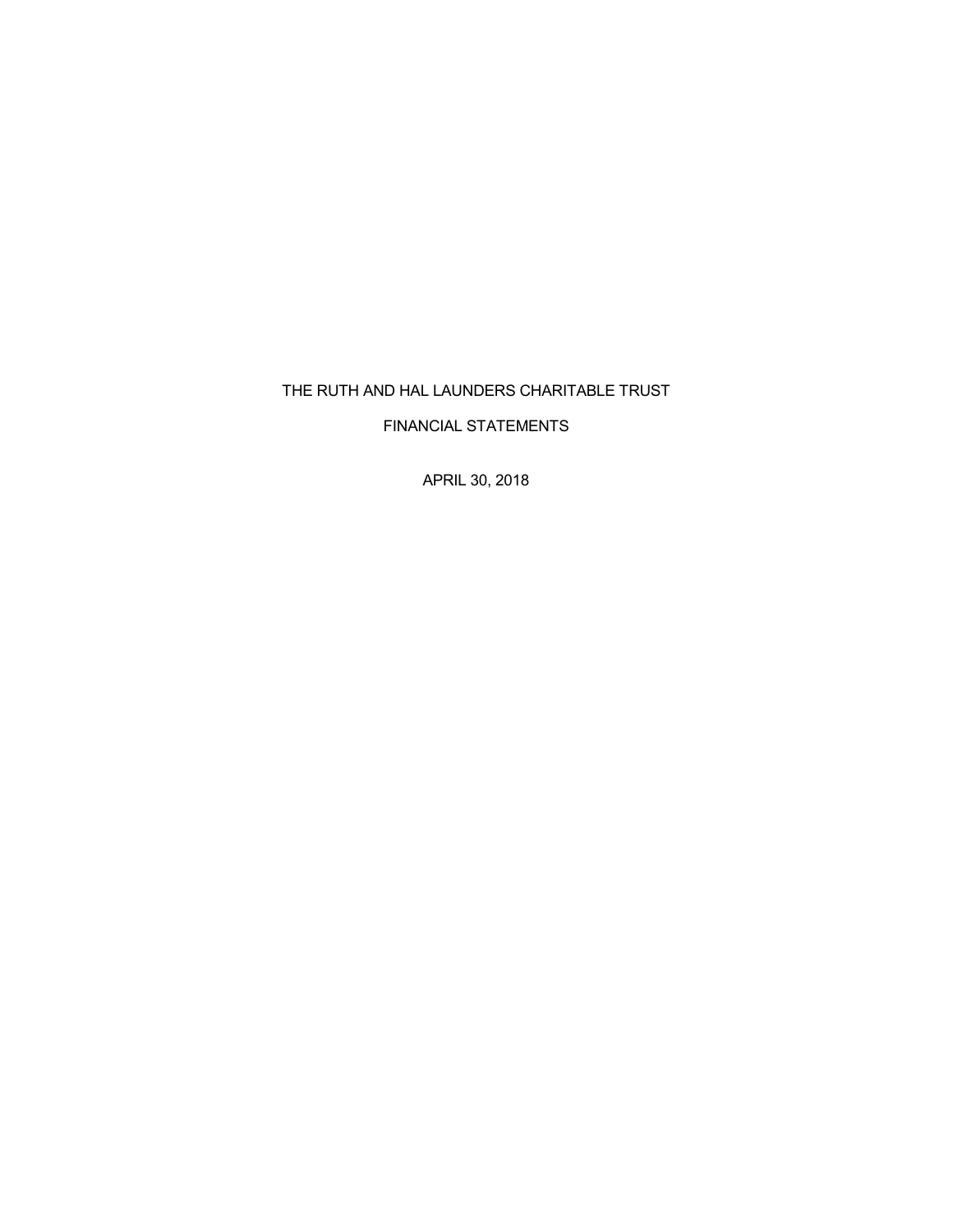# THE RUTH AND HAL LAUNDERS CHARITABLE TRUST

# TABLE OF CONTENTS

| INDEPENDENT ACCOUNTANT'S REVIEW REPORT                                         |       |
|--------------------------------------------------------------------------------|-------|
| FINANCIAL STATEMENTS                                                           |       |
| CONSOLIDATED STATEMENT OF ASSETS, LIABILIITES, AND NET<br><b>ASSETS</b>        | 2     |
| CONSOLIDATED STATEMENT OF REVENUES, EXPENSES,<br>DISTRIBUTIONS, AND NET ASSETS | $3-4$ |
| CONSOLIDATED STATEMENT OF CASH FLOWS                                           | 5     |
| NOTES TO FINANCIAL STATEMENTS                                                  | 6-10  |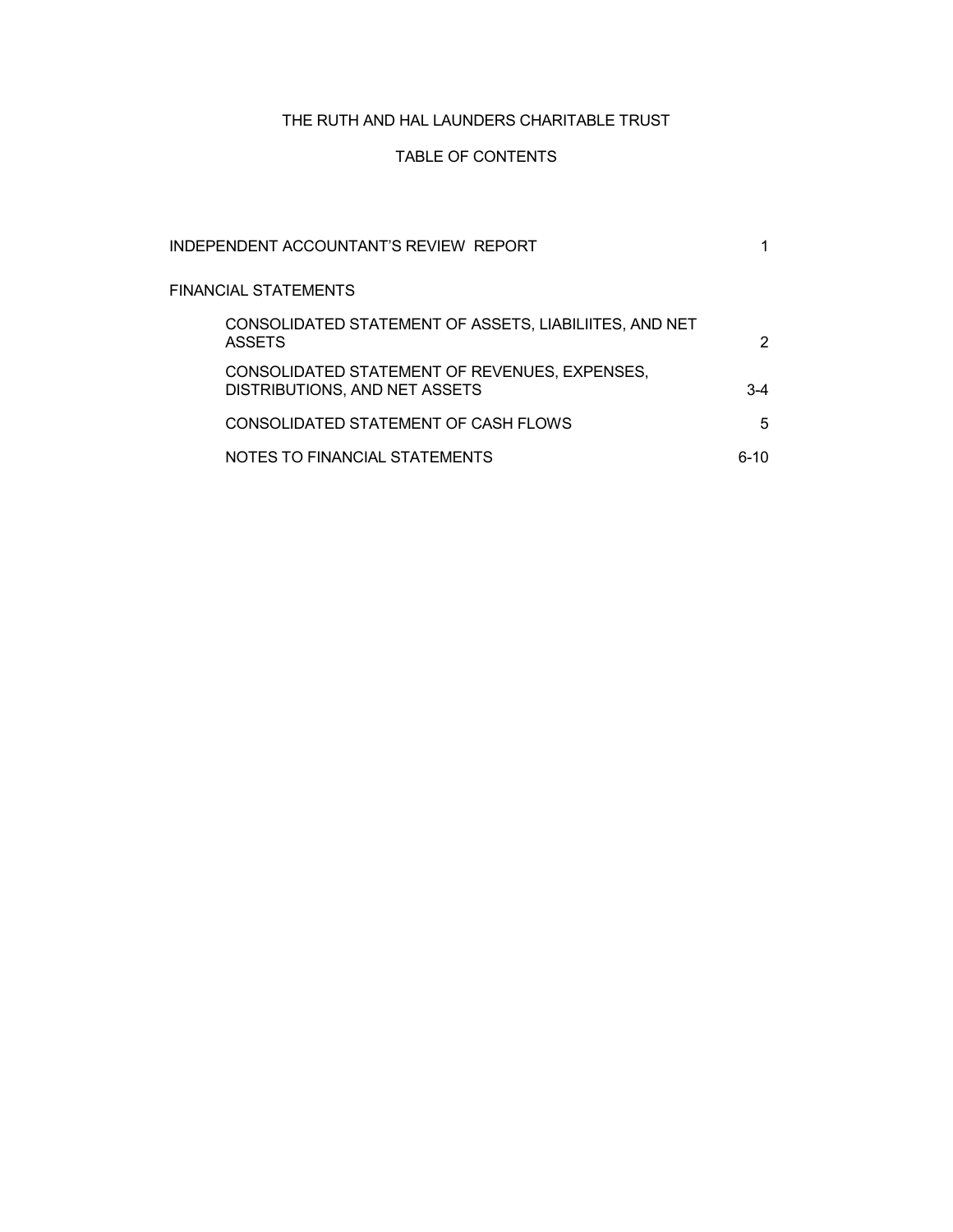# INDEPENDENT ACCOUNTANT'S REVIEW REPORT

To the Board of Trustees The Ruth and Hal Launders Charitable Trust

We have reviewed the accompanying consolidated statement of assets, liabilities and net assets – modified cash basis of The Ruth and Hal Launders Charitable Trust (a nonprofit organization) as of April 30, 2018, and the related consolidated statements of revenues, expenses and other changes in net assets and cash flows – modified cash basis for the year then ended. A review includes primarily applying analytical procedures to management's financial data and making inquiries of Trust management. A review is substantially less in scope than an audit, the objective of which is the expression of an opinion regarding the financial statements as a whole. Accordingly, we do not express such an opinion.

Management is responsible for the preparation and fair presentation of the financial statements in accordance with accounting principles generally accepted in the United States of America and for designing, implementing, and maintaining internal control relevant to the preparation and fair presentation of the financial statements.

Our responsibility is to conduct the review in accordance with Statements on Standards for Accounting and Review Services issued by the American Institute of Certified Public Accountants. Those standards require us to perform procedures to obtain limited assurance that there are no material modifications that should be made to the financial statements. We believe that the results of our procedures provide a reasonable basis for our report.

Based on our review, we are not aware of any material modifications that should be made to the accompanying financial statements in order for them to be in conformity with the modified cash basis of accounting, as described in Note 1.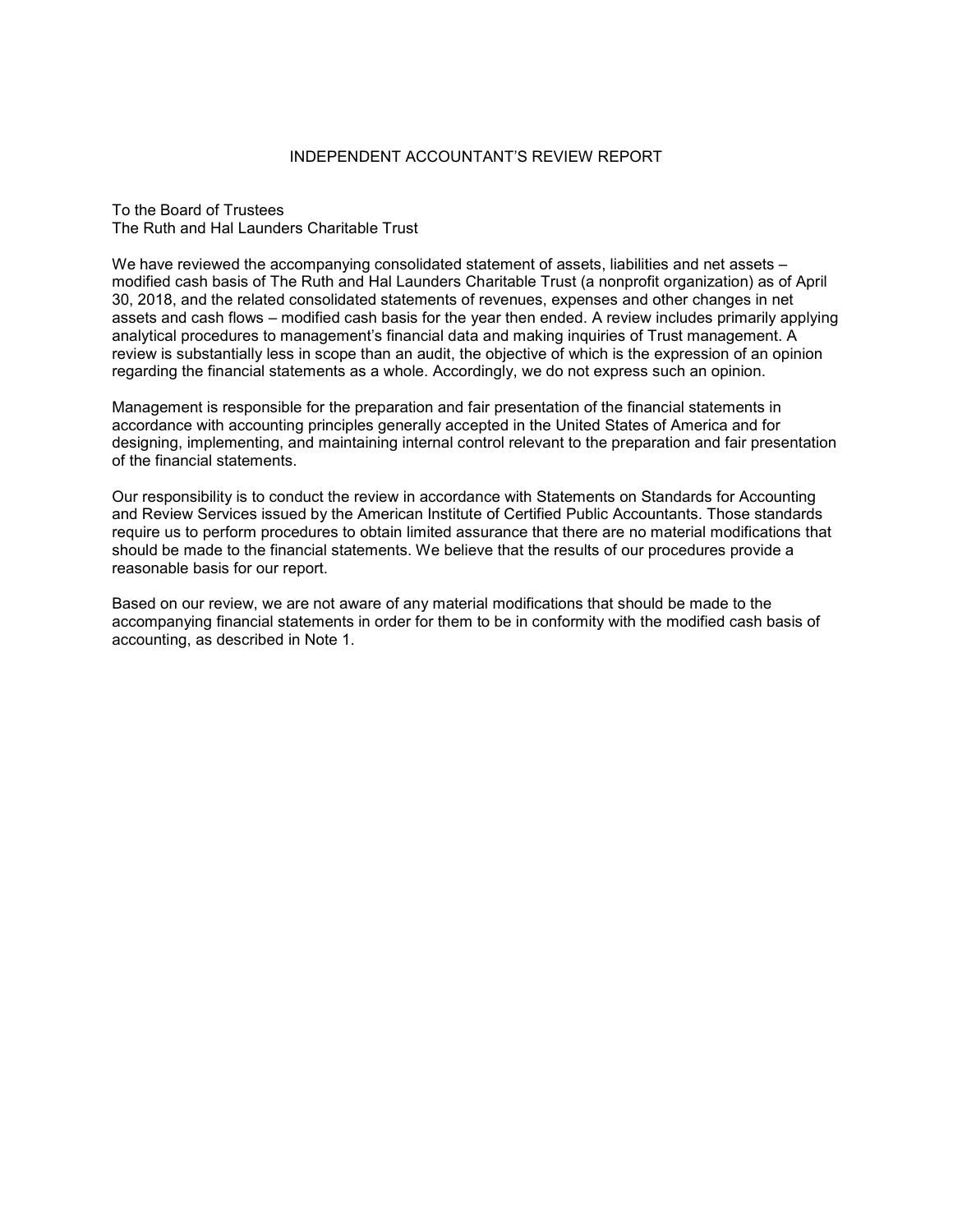# THE RUTH AND HAL LAUNDERS CHARITABLE TRUST Consolidated Statement of Assets, Liabilities and Net Assets - Modified Cash Basis April 30, 2018

# ASSETS

| Cash and cash equivalents | S | 487.187    |
|---------------------------|---|------------|
| Equity investments        |   | 5.324.214  |
| Fixed income investments  |   | 11.644.994 |
| Accrued interest          |   | 9.157      |
| Real estate               |   | 29.175.477 |
| Total assets              |   | 46.641.029 |

## NET ASSETS

| Unrestricted net assets           | 46.641.029 |
|-----------------------------------|------------|
| Temporarily restricted net assets | $\sim$     |
| Total net assets                  | 46.641.029 |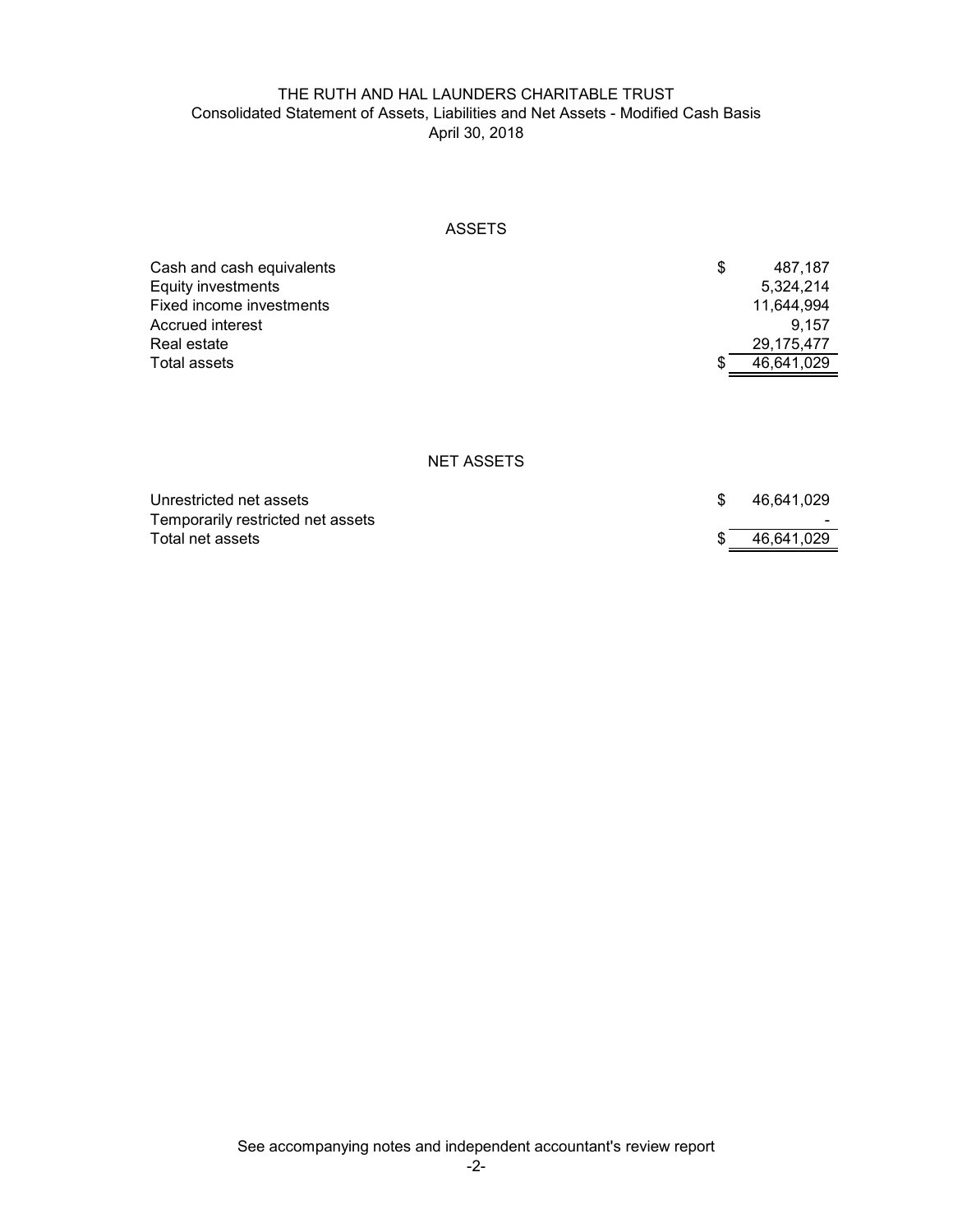# THE RUTH AND HAL LAUNDERS CHARITABLE TRUST Consolidated Statement of Revenues, Expenditures and For the Year Ended April 30, 2018 Distributions and Change in Net Assets-Modified Cash Basis

# REVENUES

# Investment income

| \$<br>Interest<br><b>Dividends</b><br>Capital gain (loss) on sales of investments<br>Capital gain (loss) on sale of land<br>Unrealized gain (loss) on investments<br>Total investment income<br>Other income | 2,855<br>207,299<br>210,416<br>4,878,535<br>565,210<br>5,864,315 |
|--------------------------------------------------------------------------------------------------------------------------------------------------------------------------------------------------------------|------------------------------------------------------------------|
| Real estate miscellaneous income                                                                                                                                                                             | 129,746                                                          |
| Other income                                                                                                                                                                                                 | 1,888                                                            |
| Total other income                                                                                                                                                                                           | 131,634                                                          |
| <b>Total Income</b>                                                                                                                                                                                          | 5,995,949                                                        |
| <b>EXPENDITURES AND DISTRIBUTIONS</b>                                                                                                                                                                        |                                                                  |
| Non-real estate expenditures                                                                                                                                                                                 |                                                                  |
| Association dues                                                                                                                                                                                             | 750                                                              |
| <b>Bank charges</b>                                                                                                                                                                                          | 151                                                              |
| Books and publications                                                                                                                                                                                       | 78                                                               |
| Copy and office products                                                                                                                                                                                     | 66                                                               |
| Courier and delivery expenses                                                                                                                                                                                | 1,094                                                            |
| Directors and officers liability insurance                                                                                                                                                                   | 1,250                                                            |
| Fiduciary compensation                                                                                                                                                                                       | 173,000                                                          |
| Meals and food                                                                                                                                                                                               | 3,682<br>8,858                                                   |
| Meeting & hotel expenses (hotel meeting expenses)<br>Parking                                                                                                                                                 | 131                                                              |
| Postage                                                                                                                                                                                                      | 255                                                              |
| Professional and accounting                                                                                                                                                                                  | 15,270                                                           |
| Grantmaking administration                                                                                                                                                                                   | 7,990                                                            |
| Legal                                                                                                                                                                                                        | 70,056                                                           |
| Web site design and support                                                                                                                                                                                  | 3,778                                                            |
| Supplies                                                                                                                                                                                                     | 295                                                              |
| Taxes (federal excise)                                                                                                                                                                                       | 338,451                                                          |
| Telephone                                                                                                                                                                                                    | 593                                                              |
| Travel and lodging expenses                                                                                                                                                                                  | 16,196                                                           |
| Total non-real estate expenditures                                                                                                                                                                           | 641,944                                                          |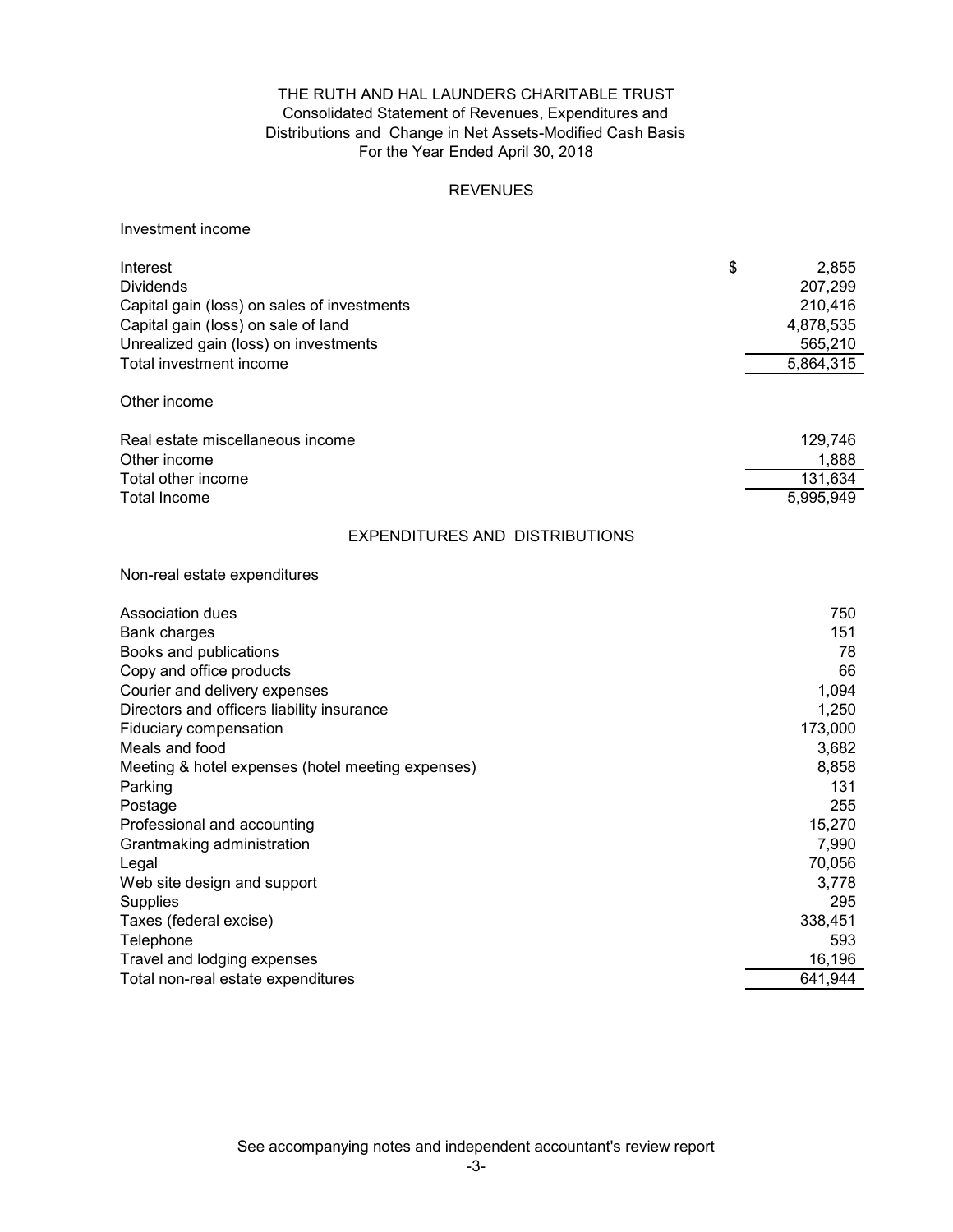# THE RUTH AND HAL LAUNDERS CHARITABLE TRUST Consolidated Statement of Revenues, Expenditures and For the Year Ended April 30, 2018 Distributions and Change in Net Assets-Modified Cash Basis

# Real estate expenditures

| Advertising and marketing<br><b>Bank charges</b>       | 9,750<br>197 |
|--------------------------------------------------------|--------------|
| Contract labor<br>Landscaping and premises maintenance | 800          |
| Other services                                         | 28,033       |
| Insurance                                              |              |
| Fire and casualty insurance                            | 1,885        |
| Premises liability insurance                           | 1,150        |
| Legal services                                         | 159,111      |
| Licenses                                               | 50           |
| Permit and plan filing fees                            | 41,368       |
| Real estate appraisal                                  | 14,500       |
| Real estate assessments                                | 44,488       |
| Real estate taxes                                      | 747,712      |
| Other real estate expenses                             | 224,847      |
| <b>Utilities</b>                                       |              |
| Electric                                               | 4,017        |
| Water                                                  | 416          |
| <b>Zoning Proffer Expenses</b>                         | 217,703      |
| Total real estate expenditures                         | 1,496,027    |
|                                                        |              |
| Investment expenditures                                |              |
| Investment management fees                             | 34,200       |
| Total investment expenditures                          | 34,200       |
|                                                        |              |
| Total expenditures                                     | 2,172,171    |
| Charitable distributions                               |              |
| Trustee discretionary grants                           | 453,000      |
| Charitable distributions - other                       | 352,106      |
| Total charitable distributions                         | 805, 106     |
|                                                        |              |
| Total expenditures and distributions                   | 2,977,277    |
| \$<br>Change in net assets                             | 3,018,672    |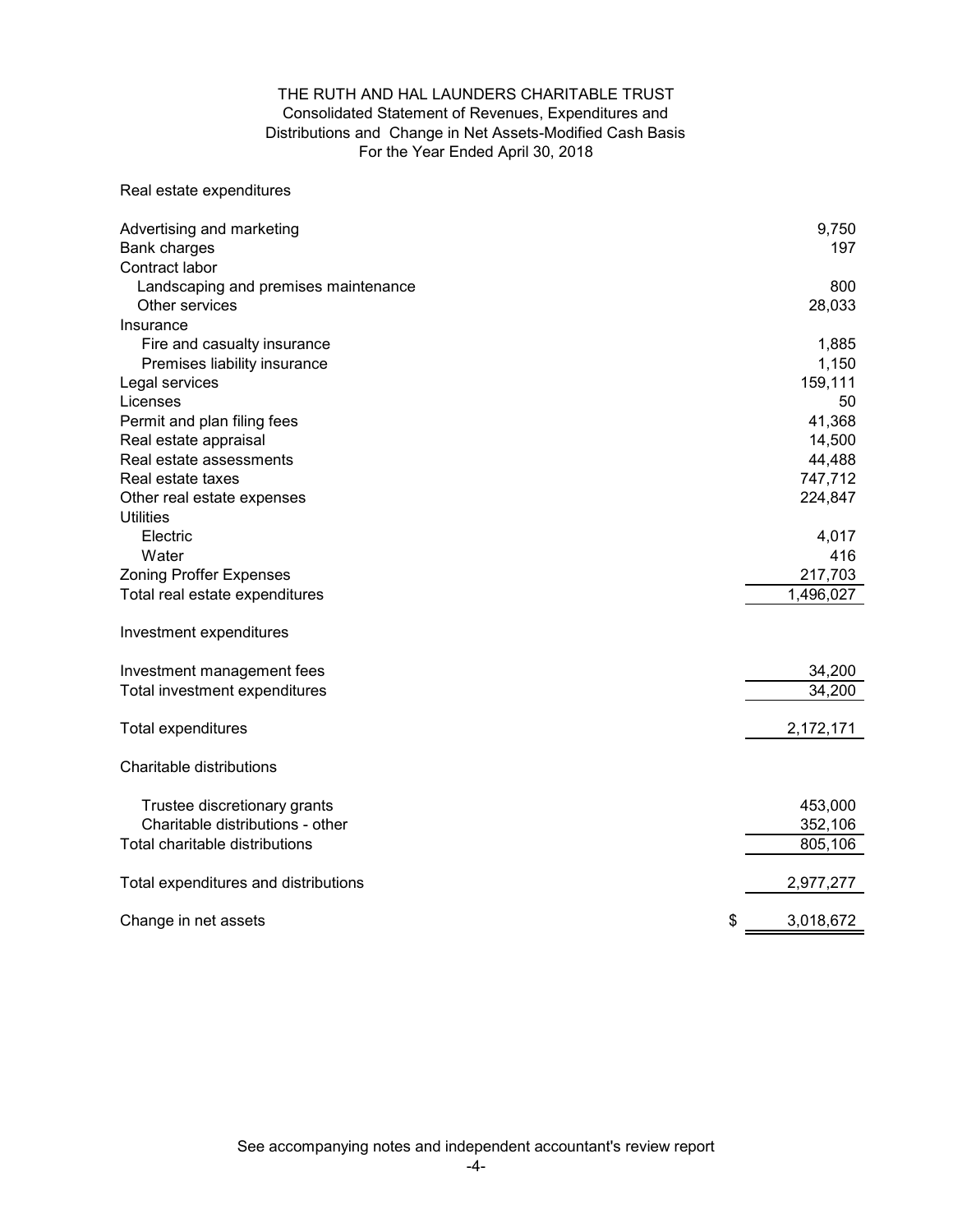# THE RUTH AND HAL LAUNDERS CHARITABLE TRUST Consolidated Statement of Cash Flows - Modified Cash Basis For the Year then ended April 30, 2018

# CASH FLOWS FROM OPERATING ACTIVITIES

| \$<br>Increase (decrease) in net assets                                                     | 3,018,672   |
|---------------------------------------------------------------------------------------------|-------------|
| Adjustments to reconcile net assets to net cash used by<br>operating activities:            |             |
| Net realized and unrealized (gains) losses on investments<br>and capital gain distributions | (775, 752)  |
| NET CASH PROVIDED (USED) BY OPERATING ACTIVITIES                                            | 2,242,920   |
| CASH FLOWS FROM INVESTING ACTIVITIES                                                        |             |
| Cost of investments purchased                                                               | (7,913,633) |
| Proceeds from sale of investments                                                           | 2,228,494   |
| Investment in real estate                                                                   | 2,787,389   |
| NET CASH PROVIDED (USED) BY INVESTING ACTIVITIES                                            | (2,897,750) |
| NET INCREASE (DECREASE) IN CASH                                                             | (654, 830)  |
| CASH, beginning of year                                                                     | 1,142,017   |
| CASH, end of year                                                                           | 487,187     |
|                                                                                             |             |
| SUPPLEMENTAL DISCLOSURES:                                                                   |             |
| Interest paid<br>\$                                                                         |             |
| \$<br>Excise tax paid net of refund                                                         | 338,451     |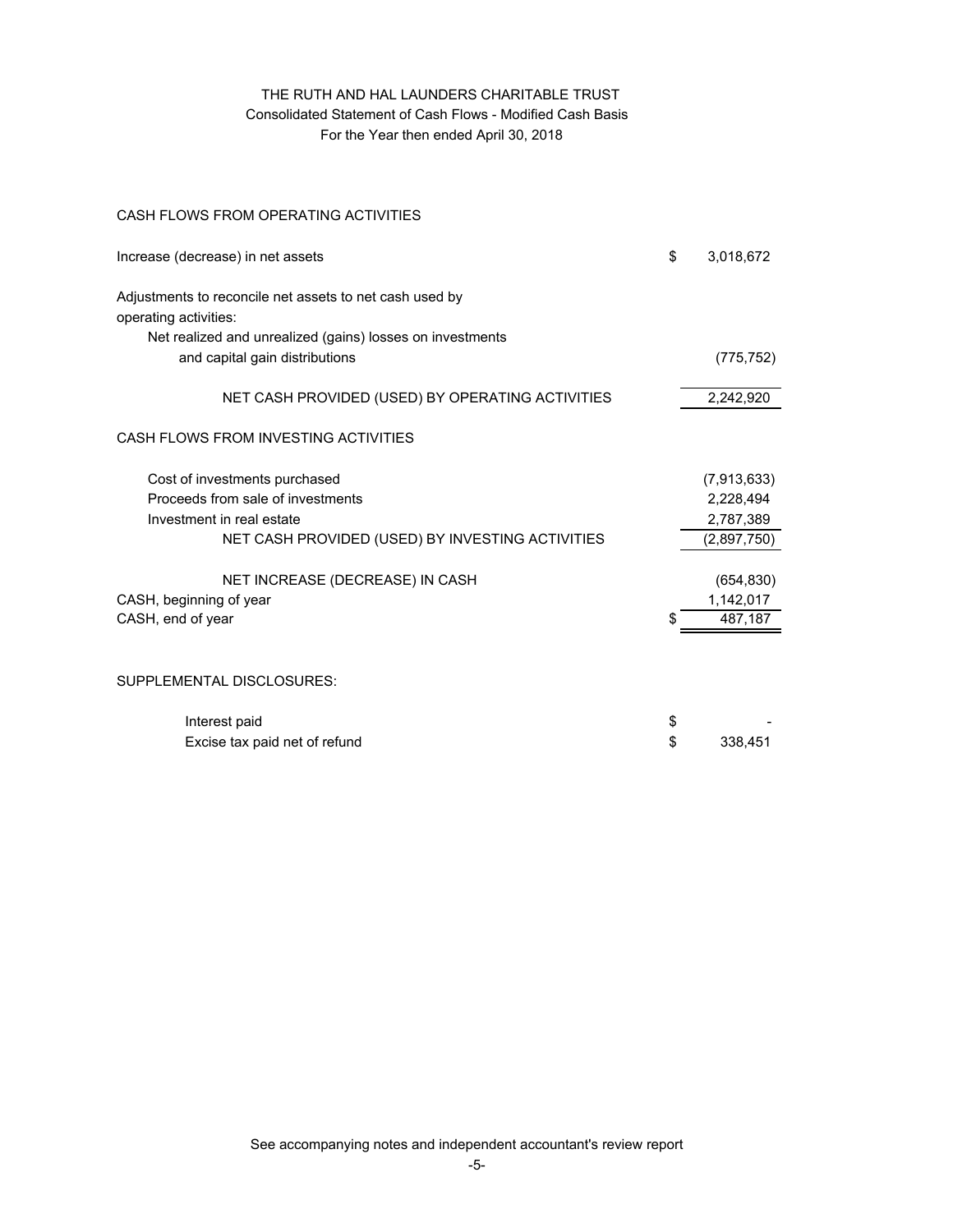## Note 1. Organizational Purpose and Summary of Significant Accounting Policies

Organizational Purpose:

The Ruth and Hal Launders Charitable Trust (the Trust) is a non-profit organization formed in 2007 with the mission to act as a catalyst to advance the development, self-sufficiency and sustainability among vulnerable populations and their support systems.

Arrowbrook Centre, LLC is a wholly-owned disregarded entity formed to manage real estate owned by The Ruth and Hal Launders Charitable Trust.

The significant accounting policies are as follows:

Entities Whose Financial Results are consolidated in the Financial Statements:

The financial statements present in the form of consolidated financial statements, the results of The Ruth and Hal Launders Charitable Trust and its wholly-owned subsidiary, Arrowbrook Centre, LLC, with all significant balances and transactions between the two entities eliminated.

Method of Accounting:

The Trust's policy is to prepare its financial statements on the modified cash basis of accounting. Consequently, revenues are recognized when received rather than when promised or earned, and certain expenses and purchases of assets are recognized when cash is disbursed rather than when the obligation is incurred. Real estate investments are carried at donated cost basis adjusted for improvements and other allocated costs. All other investments are carried at fair market value.

#### Use of Estimates:

The preparation of financial statements in conformity with accounting principles generally accepted in the United States of America requires management to make estimates and assumptions that affect the reported amounts of assets and liabilities at the date of the financial statements and the reported amounts of revenue and expenses during the reporting period. Actual results could differ from these estimates.

#### Subsequent Events:

Subsequent events are events or transactions that take place after the reporting period for the statement of financial position. Certain of these events or transactions, recognized subsequent events, provide additional evidence about conditions and estimates that existed at the date of the statement of financial position and retroactively revise those amounts reflected in the financial statements. Other subsequent events, not recognized subsequent events, did not exist at the date of the statement of financial position but arose after that date and are reported as additional disclosures in the notes to the financial statements. Management evaluates all significant subsequent events from the statement of financial position date through the date the financial statements are available to be issued.

### Cash and Cash Equivalents:

The Trust considers cash in bank and money market accounts to be cash equivalents.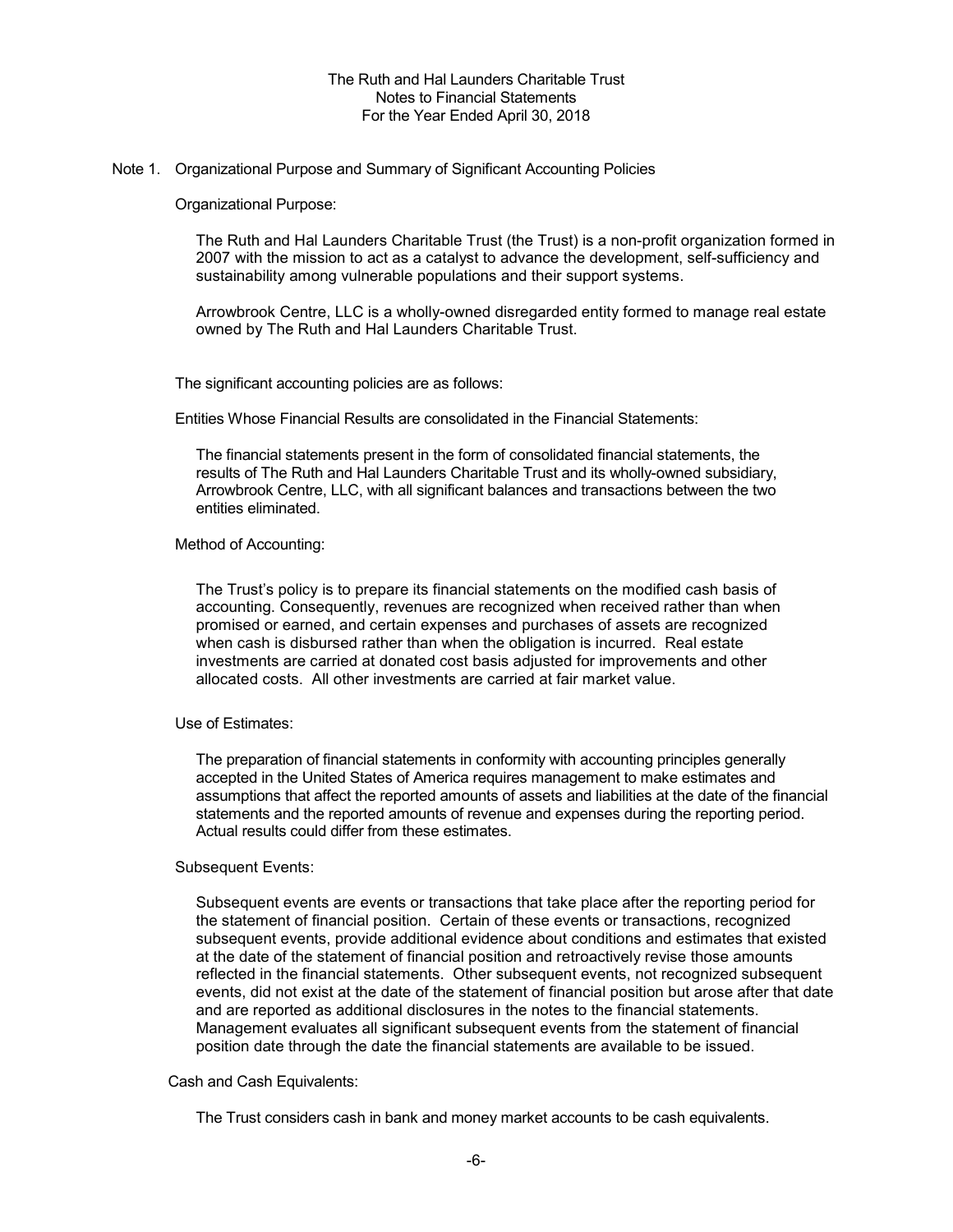### Note 1, concluded

Fair Value of Measurements:

FASB ASC 820-10, "Fair Value Measurements and Disclosures," establishes a fair value hierarchy that prioritizes the inputs to valuation techniques used to measure fair value. In accordance with FASB ASC 820-10, fair value is defined as the price that the Trust would receive to sell an investment or to pay to transfer a liability in an orderly transaction with an independent counter-party in the principal market, or in the absence of a principal market, the most advantageous market for the investment or liability. The FASB ASC 820-10 hierarchy consists of three broad levels. Level 1 inputs consist of unadjusted quoted prices in active markets for identical assets that the Trust had access to at the measurement date and have the highest priority. Level 2 inputs consist of observable inputs other than quoted prices for identical assets. Level 3 inputs are unobservable inputs for the asset and have the lowest priority. The Trust uses appropriate valuation techniques based on the available inputs to measure the fair value of its non-real estate investments.

## Investments:

Investments in marketable securities with readily determinable fair values and all investments in debt securities are reported at their fair values in the statement of financial position. Unrealized gains and losses are included in the change in net assets. Purchases and sales of securities are recorded on a trade date basis. Realized gains and losses on investments in securities are calculated on the first-in, first-out method, and are reflected in the statement of activities. Dividend income is recorded when received, and interest income is recorded as earned.

Real estate is recorded at the appraised value on the date of donation for donated assets plus the cost of improvements and allocated legal fees. Purchased real estate is recorded at the purchase price plus the cost of improvements and other allocated costs.

Income Tax Status:

The Internal Revenue Service requires the Trust to distribute within 12 month of the end of each year approximately 5% of the average fair value of its assets not used carrying out the charitable purpose of the Trust

The Internal Revenue Code imposes an excise tax on private foundations equal to 2% of net investment income.

As of April 30, 2018, the years that remain open for audit by the Internal Revenue Service begin with 2015.

#### Note 2. Evaluation of Subsequent Events

The Trust has evaluated subsequent events through , the date the financial statements were available to be issued.

#### Note 3. Allocation of Expenses

Certain expenses have been allocated to real estate and charitable distributions.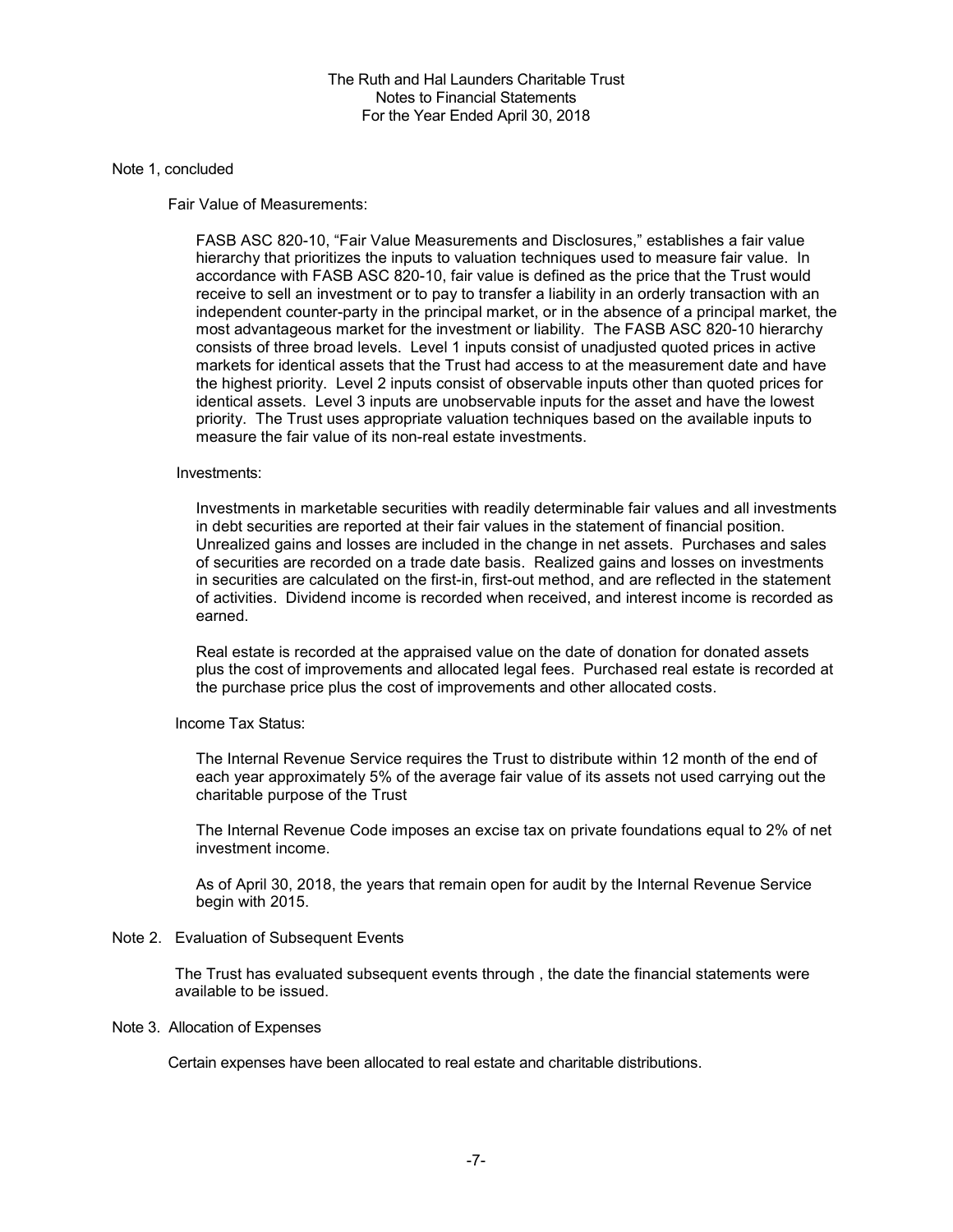## Note 4. Concentrations

For the year ended April 30, 2018, approximately 100% of the Trust's revenue was received from investment income, including interest, dividends, capital gains, and sale of real estate. All investments are held with one brokerage firm.

## Note 5. Real Estate

Real estate is carried at appraised value on date of donation or purchase plus improvements and allocated costs. In March 2018, the Trust sold a portion of the real estate previously owned for \$8,949,500.

| Appraised value on date of donation and purchase | \$28,027,520 |
|--------------------------------------------------|--------------|
| Improvements and allocated legal fees            | 1,147,957    |
| Total carrying value of real estate              | \$29,175,477 |

## Note 6. Related Party

The Trust owns 100% of the voting stock of a corporation that is operated as a non-profit enterprise. No distributions will be made to the shareholder; therefore activities performed by this corporation are not consolidated in this statement.

## Note 7. Risks and Uncertainties

The Trust's assets that are exposed to credit risk consist primarily of cash and cash equivalents. Cash and cash equivalents are maintained at financial institutions and, at times, balances may exceed federally insured limits. Beginning 2013, FDIC insurance coverage was \$250,000 per depositor at each financial institution, and at times, the Trust's cash balances exceeded federally insured limits. The Trust's assets that are subject to market risk are stocks and bonds held in brokerage accounts. The Trust maintains its investments with high-quality financial institutions. The Trust performs yearly evaluations of these institutions for relative credit standing, and management regularly monitors the composition and maturities of investments.

# Note 8. Risks and Uncertainties (concluded)

Financial instruments such as those described above involve, to varying degrees, elements of market risk and credit risk in excess of the amounts recorded on the statement of financial position. For the Trust, market risk represents the potential loss due to the decrease in value of financial instruments; credit risk represents the potential loss due to possible nonperformance of contract terms by obligors and counterparties.

Management does not anticipate that losses, if any, resulting from its market or credit risks would material affect the financial position and operations of the Trust.

The Trust invests in a variety of fixed income securities and contractual instruments, which by their nature are interest rate sensitive. Changes in interest rates will affect the value of such securities and contractual instruments.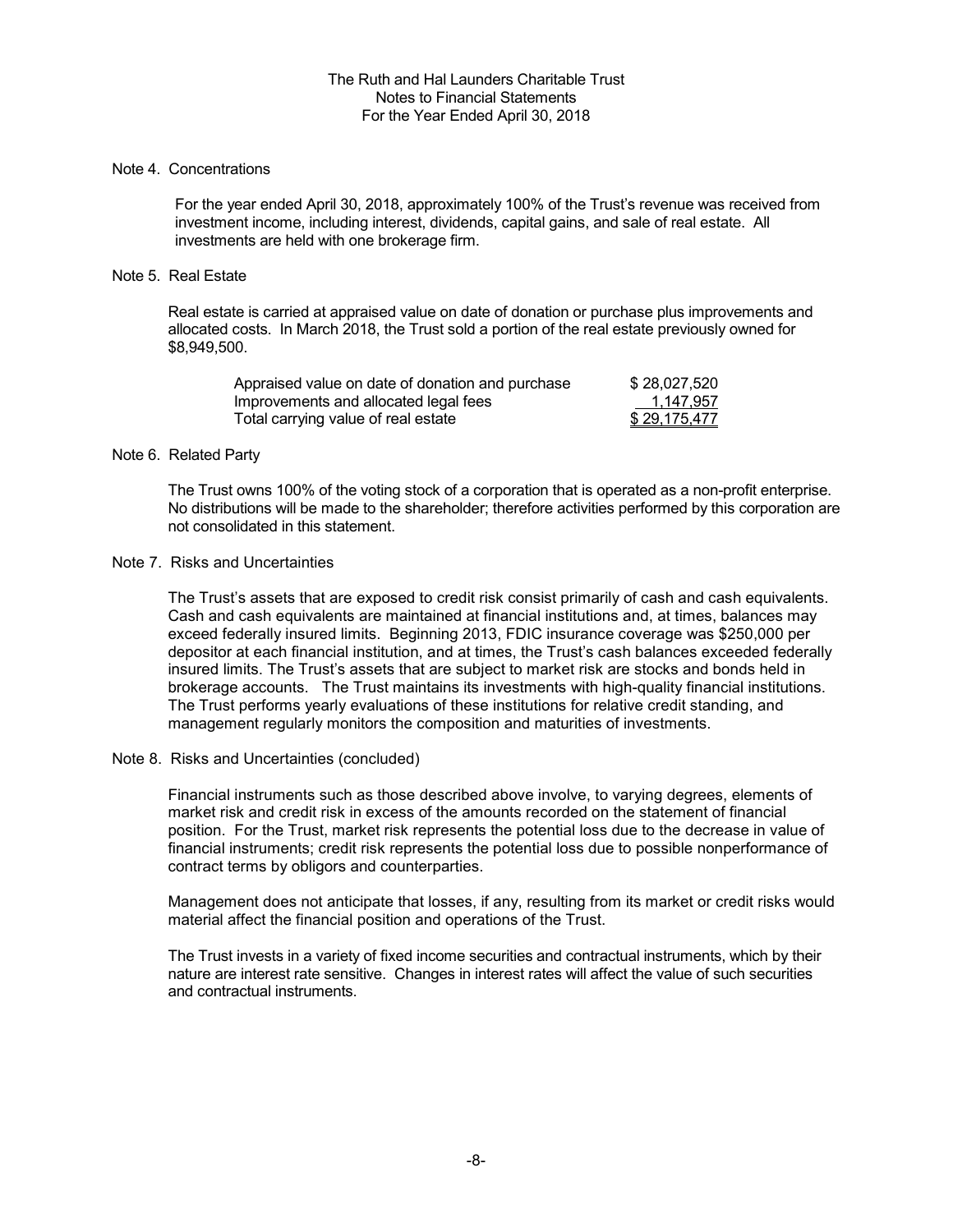## Note 9. Investments

Investments are recorded at estimated fair value. Fair value is the amount that would be received to sell an asset, or transfer a liability, in an orderly transaction between market participants at the measurement date. The Financial Accounting Standards Board (FASB) Accounting Standards Codification (ASC) 820 favors the use of market-based information over entity-specific information. The standard prescribes a three level hierarchy for fair value measurements based on the transparency of information, such as the pricing source, used in the valuation of an asset as of the measurement date.

| ້                       | Cost         | <b>Market Value</b> | Unrealized<br>Appreciation<br>(Depreciation) |
|-------------------------|--------------|---------------------|----------------------------------------------|
| Unrestricted<br>Cash    | \$<br>49.467 | 49.467<br>S         | \$                                           |
| Fixed Income            | 11,239,140   | 11,644,994          | 405,854                                      |
| Equities                | 4,791,218    | 5,324,214           | 523,996                                      |
| <b>Accrued Interest</b> | 9,157        | 9,157               |                                              |
|                         | 16,088,982   | 17,027,832          | 929,850                                      |

The following table summarizes the investment account as of April 30, 2018:

Investment return for the year ended April 30, 2018 is summarized as follows:

| Interest and dividend income                 | \$210.154   |
|----------------------------------------------|-------------|
| Net realized and unrealized gains and        |             |
| losses; capital gain distributions and other |             |
| partnership gains and losses                 | 5.654.161   |
| Total investment return                      | \$5,864,315 |